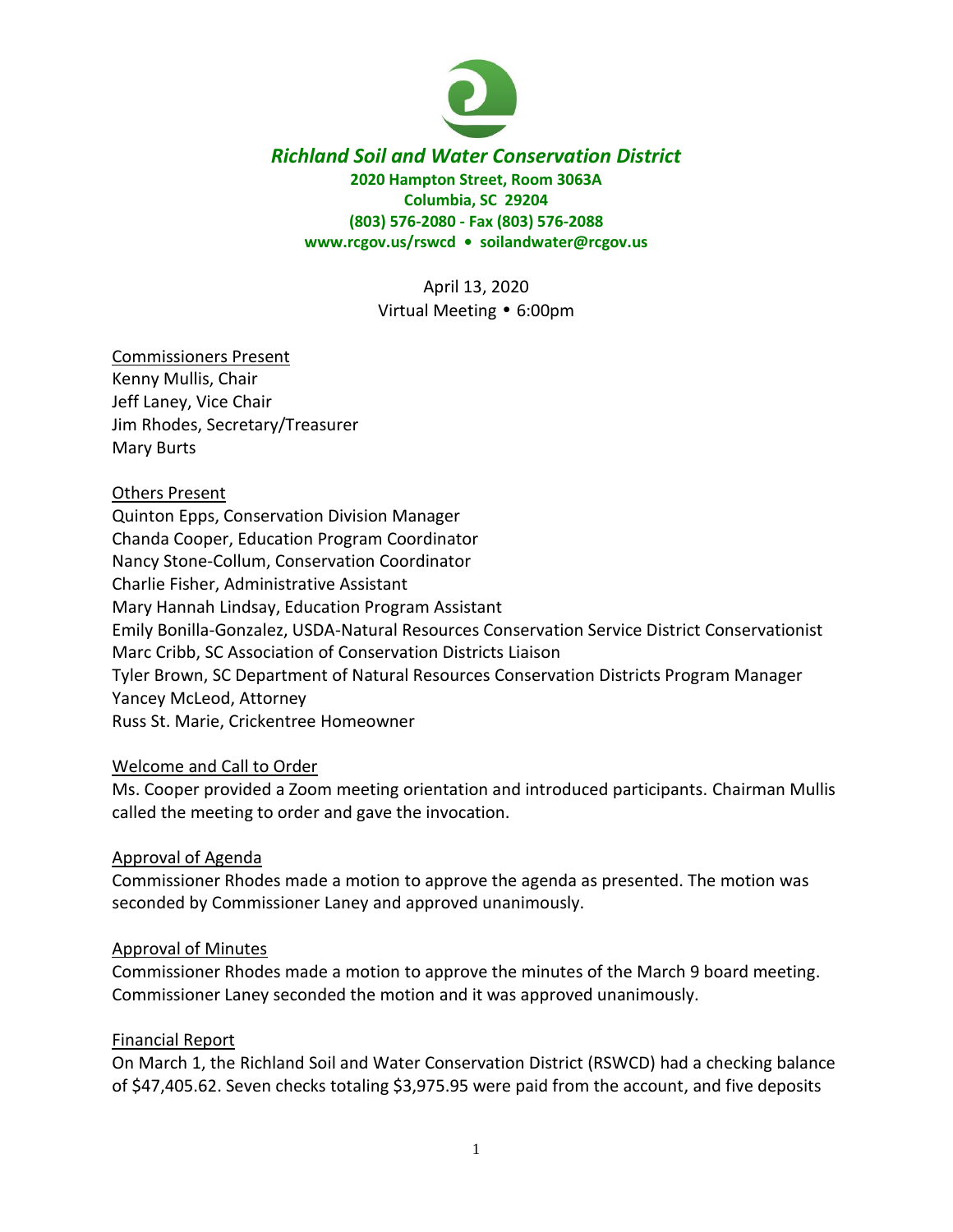totaling 11,434.25 were made, during the month of March. The ending balance on March 31 was \$54,863.92.

# Affiliate Membership

One honorary affiliate membership was awarded to attorney Mitch Williams in appreciation of his reviewing the Pollinator Garden Manager contract at no charge to the RSWCD.

## Conservation Division Report

Mr. Epps reported the RSWCD's Urban Agriculture Conservation Grant and Seed Sanctuary program were both approved after many conversations between RSWCD Commissioners, County Council members, Richland County Conservation Commissioners, and County staff and administration. The Community Planning and Development Department's administrative assistant pool has been created, but the Conservation Division Administrative Assistant position was not included in the pool. No new information is available about the Land Program Planner vacancy and hiring process. An agenda briefing for the Walden Pond Amendment has been submitted for County Council's review. The Columbia Rowing Club contract renewal was approved by County Council last week. No new information is available about the Fairfield wastewater treatment plant, or about the Richland County Conservation Commission's contract for legal services. Richland County Conservation Commission Historic Preservation grants totaling \$207,561 and Community Conservation grants totaling \$42,439 are awaiting Council approval. The Timberlane Drive tree planting proposal is still under review and consideration by County administration.

### Education Report

Ms. Cooper reported RSWCD is 6 months into a 12-month contribution agreement with the SC Association of Conservation Districts to assist with USDA-NRCS farm bill program marketing and education. To date, staff have provided \$3,105 in services towards our \$10,000 agreement.

Following approval to proceed with Urban Agriculture Grant work, RSWCD signed and returned the grant acceptance paperwork to the National Association of Conservation Districts. Attorney Mitch Williams reviewed the RSWCD's Pollinator Garden Manager contract; the contract was then signed by Anne Marie Johnson. Ms. Johnson has developed plant lists and garden designs; ordered plant materials; designed irrigation systems and ordered irrigation supplies; topdressed, mulched, and reseeded existing garden beds; repaired leaks in existing irrigation systems; and rejuvenated several "new" beds by removing old mulch and landscape fabric, weeding, sifting blackberry roots, adding mushroom compost, mulching with coastal Bermuda hay, and installing irrigation. Her husband, Jim, logged 35 volunteer hours during the first month of project work. Ms. Cooper is tracking all volunteer, staff, and Commissioners' time spent on this project for in-kind match.

Ms. Lindsay reported that, following County approval to site the Seed Sanctuary in the Conservation Division office, she purchased the cabinet, seed, envelopes, and stamps to launch the program. The original plan was to host a volunteer seed packing party, but due to COVID-19 response measures and social distancing requirements, Ms. Lindsay has spent many hours packing seeds on her own. Commissioner Burts volunteered to assist with seed packing.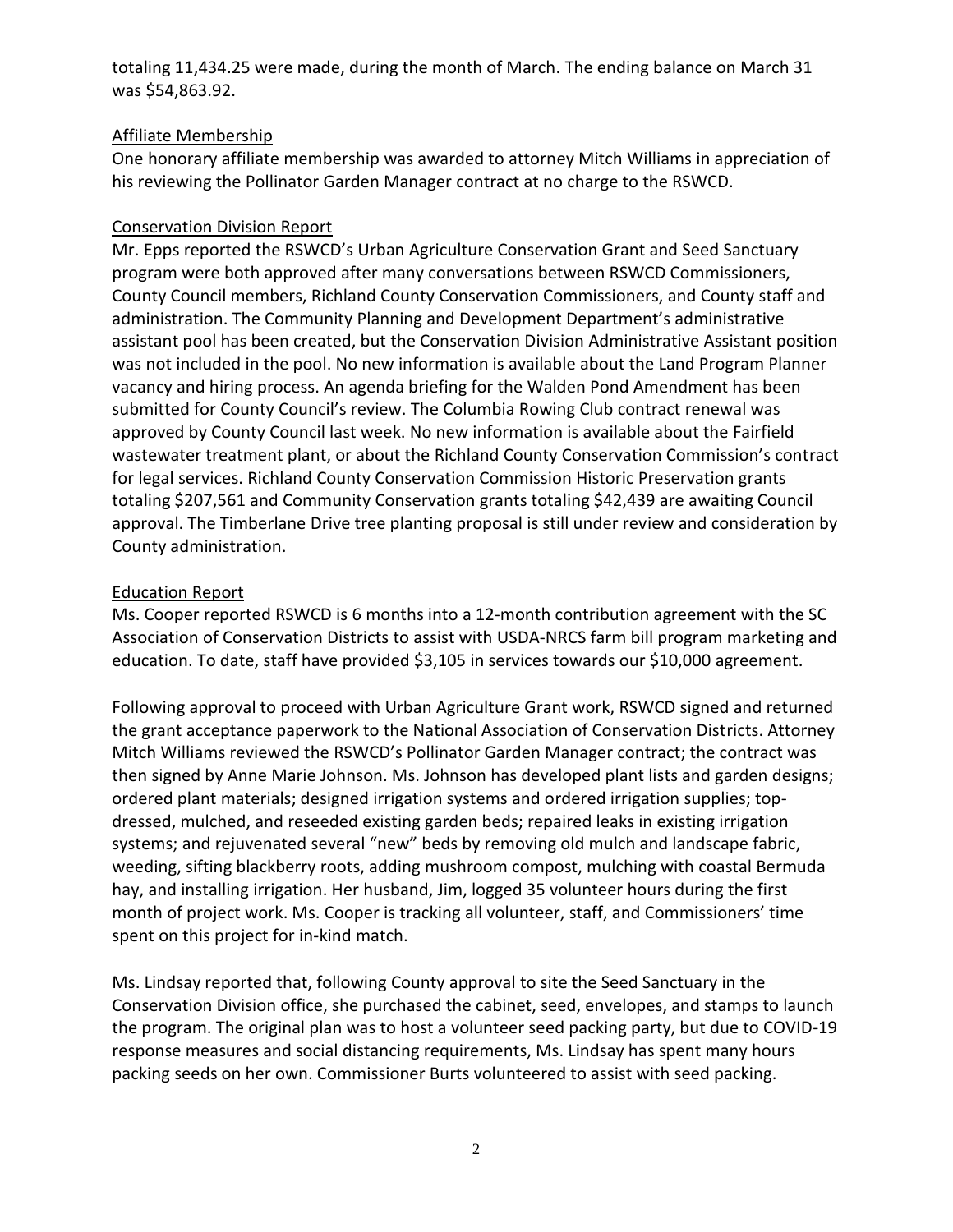Options for distributing seeds during COVID-19 including mailing seeds and making them available in Little Free Libraries around town were discussed.

Since the last meeting, RSWCD education staff presented pollinator conservation programs for 86 students at Conder Elementary School. All remaining classroom programs have been canceled due to COVID-19, but ~2,800 students have already participated in RSWCD programs this school year—more than last year, even without programs for the final three months of the school year.

Several modifications have been made to the RSWCD poster contest in order to increase participation during school closures. The deadline was pushed back until May 8; online submissions are being accepted in lieu of hard copies; and any size poster between 8.5"x11" and 14"x22" is now acceptable.

RSWCD's social media reach continues to grow, with 228 Instagram followers, 419 Twitter followers, 678 Facebook likes, and 850 people reached.

### NRCS Report

Ms. Bonilla-Gonzalez announced USDA offices remain open and staff are working, but interaction with the public is restricted. She has completed three Environmental Quality Incentives Program and Conservation Stewardship Program field visits. Approximately 90 applications are in the system, and 35 of those applications are from Richland County, with a good mix of livestock, cropland, and forestland.

Chairman Mullis recommended Commissioners consider New Business before Old Business since Old Business would require a move into Executive Session. Hearing no dissent, New Business was taken up.

# P/N SAC-2018-01612 District Comment Letter

A proposal for development at the Saxe Gotha site in the service area of the Mill Creek Mitigation Bank has been submitted to the Army Corps of Engineers (ACOE). The applicant, Lexington County, proposed completing Permittee-Responsible Mitigation instead of purchasing credits from the existing Mill Creek Mitigation Bank. Staff recommends the District submit a comment letter to the ACOE encouraging them to require the applicant to use the mitigation bank instead of completing Permittee-Responsible Mitigation. A draft letter was provided to Commissioners for review. Following discussion, Commissioner Rhodes moved to submit the comment letter as drafted. The motion was seconded by Commissioner Burts and unanimously approved.

# Advocacy Request – Clean Energy Campaign

Audubon SC and Conservation Voters of SC requested that RSWCD share a clean energy campaign message on the RSWCD Facebook page. The campaign message reads "Do you want SC to be 100% clean? Santee Cooper must retire existing coal plants and invest in cleaner energy. It's cheaper and cleaner for our community. Sign the petition: bit.ly/cleanenergypetition." Following discussion, Commissioner Rhodes made a motion not to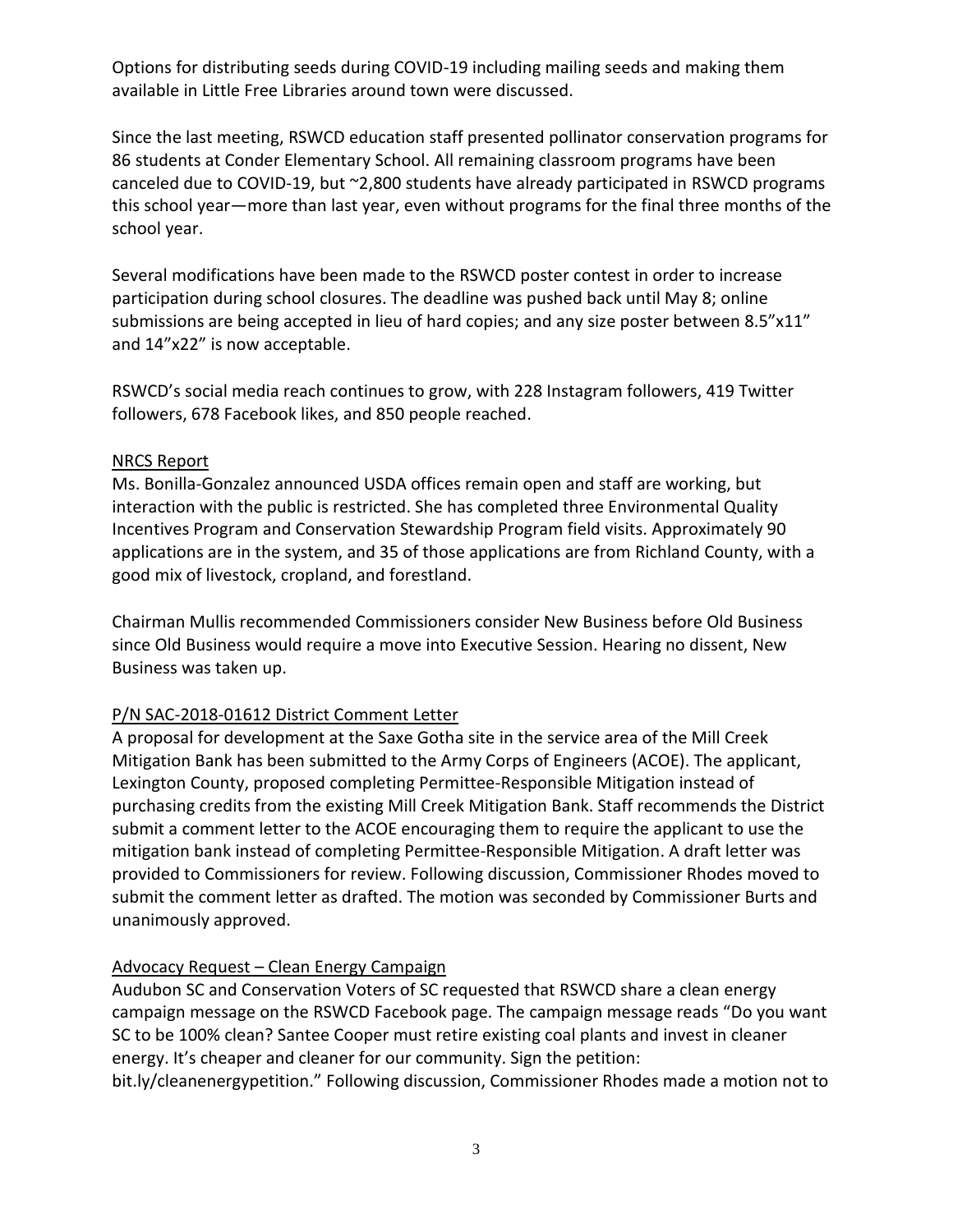share the message. Commissioner Laney seconded the motion and it was approved unanimously.

### COVID-19 Response

Ms. Cooper asked if there were any COVID-19-related community needs the RSWCD could address in addition to measures already being taken to support teachers and students with athome learning content and poster contest adjustments. Commissioners recommended using RSWCD social media to promote at-home conservation projects such as recycling and gardening and brainstormed several possible ways to distribute seeds from the Seed Sanctuary. Mr. Brown commended the RSWCD for maintaining operations during COVID-19.

# Strategic Plan Review/Update

Ms. Cooper recommended the RSWCD revisit the now two-year-old strategic plan to tackle issues that have not yet been addressed and assess progress. She polled Commissioners as to their interest and willingness in participating in a session or sessions; Commissioners agreed to participate in a series of short (1-2 hour) planning sessions over lunchtime or in the late afternoon to accommodate Commissioners whose working hours would conflict with a half-day or day-long session. Ms. Cooper will develop a plan for consideration.

### Crickentree Easement Request

Mr. McLeod and Mr. St. Marie expressed appreciation for RSWCD's consideration of accepting the proposed conservation easement on a 250-foot buffer between the existing Crickentree subdivision and the proposed new subdivision on the site of the former Crickentree Golf Course. Commissioner Laney made a motion to enter Executive Session. Commissioner Rhodes seconded the motion and it was approved unanimously.

Commissioner Laney moved to exit Executive Session. Commissioner Rhodes seconded the motion and it was approved unanimously. No actions were taken during executive session.

Commissioner Rhodes made a motion to turn down the Crickentree easement request. Commissioner Burts seconded the motion and it was approved unanimously. Chairman Mullis explained the RSWCD does not currently have the capacity to hold an easement of this complexity and needs to develop criteria for evaluating and accepting future easements.

# Education Program Assistant Contract

Commissioners will await additional information before making a decision on whether and how to adjust the Education Program Assistant's contract.

#### Announcements/Public Input

Commissioner Burts expressed concern about obtaining signatures for the upcoming petition for election, given stay-at-home orders and social distancing requirements. Mr. Brown assured her it was a concern for many and he expects more guidance on the issue to be forthcoming.

# Next Meeting

Commissioners agreed to meet at 6pm on May 11.